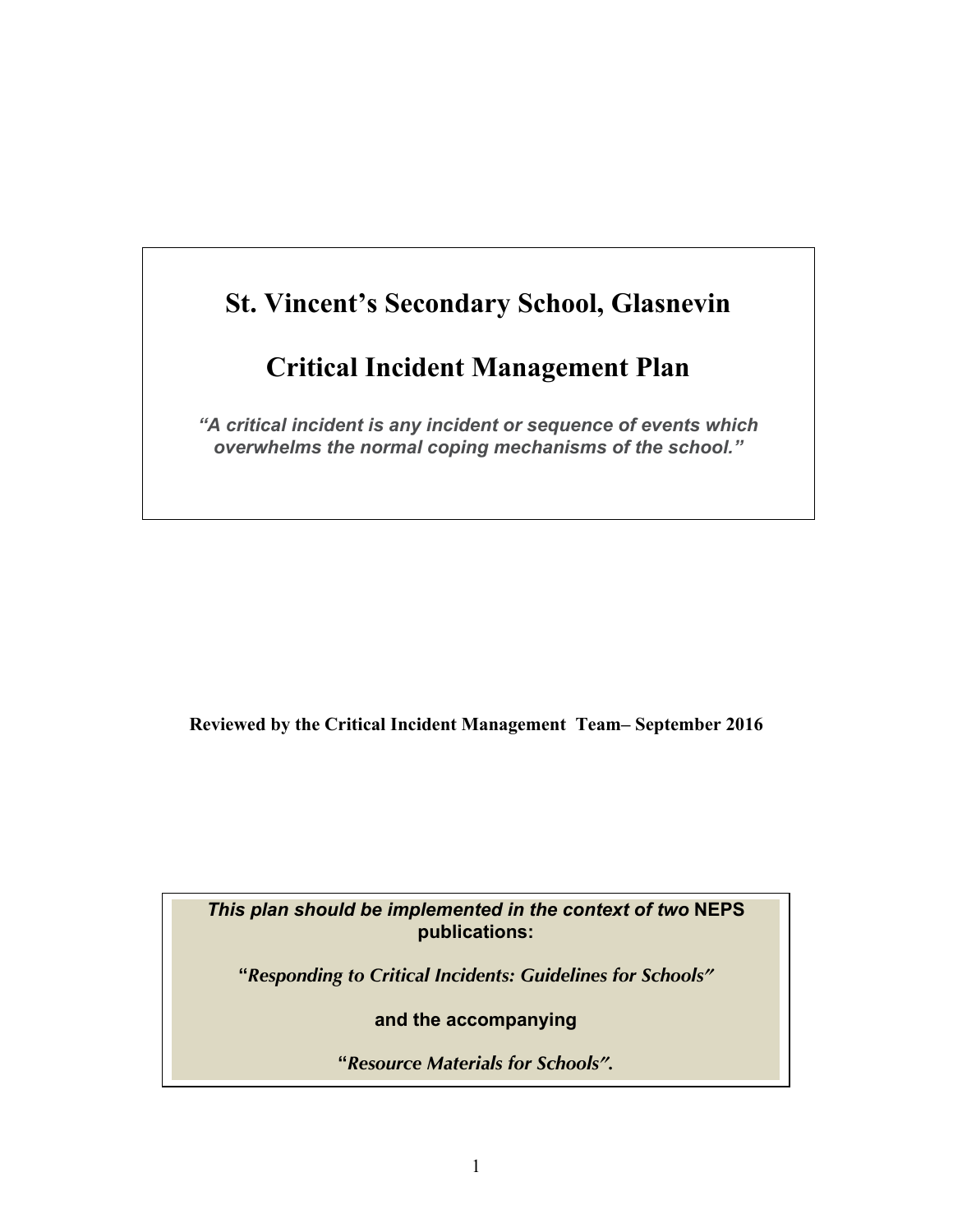#### **THE CRITICAL INCIDENT TEAM MUST MEET AT THE START OF EACH SCHOOL YEAR.**

#### **CRITICAL INCIDENT MANAGEMENT POLICY, St. Vincent's Secondary School, Glasnevin.**

St. Vincent's Secondary School aims to protect the well-being of its students by providing a safe and nurturing environment at all times.

The school has taken a number of measures to create a coping, supportive and caring ethos in the school. The school has also formulated a number of policies and procedures to be followed with a view to ensuring the physical and psychological safety of both staff and students during the normal course of the school day and in the event of a critical incident. Such policies include:

- Health and Safety Policy.
- Pastoral Care Policy.
- Anti-Bullying Policy.
- Code of Behaviour.
- Guidance and Counselling Policy.
- S.P.H.E Programme.
- Child Protection Procedures.

#### **Physical safety**

Our Health & Safety policy includes evacuation plan, regular fire drills, annual maintenance of fire exits and extinguishers and the supervision of students in the school etc.

#### **Psychological safety**

The management and staff of St. Vincent's aim to use available programmes and resources to address the personal, social, emotional, mental and spiritual development of students, to enhance a sense of safety and security in the school and to provide opportunities for reflection and discussion.

#### **Promoting Health and Preventing Infection**

Integral to the success of any infection control programmes is the education of all staff members, who in turn should pass on the information to the students. Thus promotion of personal hygiene, of hygienic practices and the prevention of infection becomes an integral part of the school curriculum. The school community with the intervention of the HSE is current with immunisations. Parents are included in this team approach to infection control. A co-operative approach with ready dialogue between parents and the school ensures a healthy environment for all. Parents are encouraged to inform the school of any infectious illness in their children. In turn the school informs parents if there are any outbreaks of infection in the school.

This Critical Incident Management Policy is just one of many policies aimed at safeguarding and supporting the school community.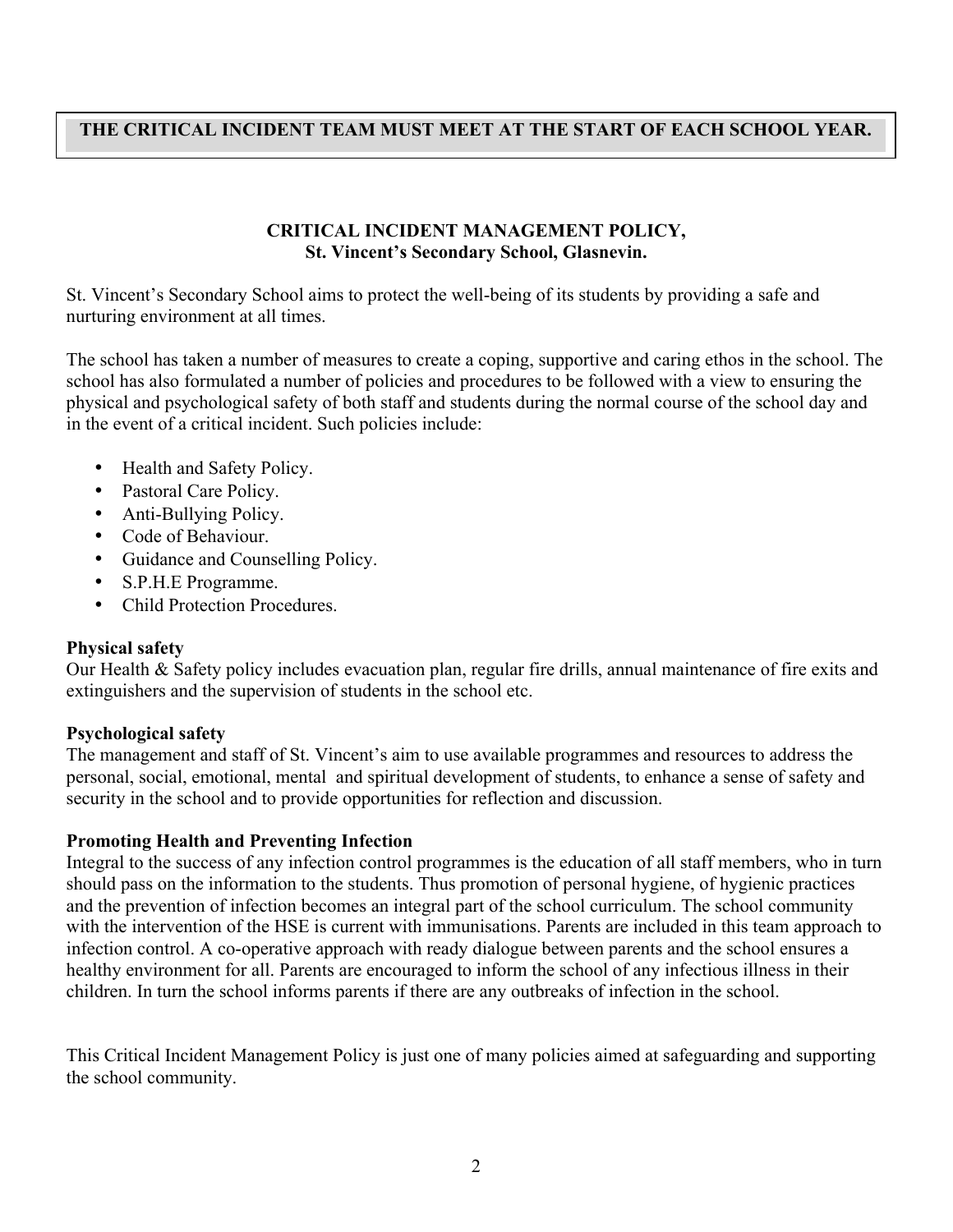#### **Definition of Critical Incident:**

#### St. Vincent's Secondary School recognizes a critical incident to be

*"An incident or sequence of events that overwhelms the normal coping mechanisms of the school".*

## **Levels of Critical Incident**

With the varied nature of critical incidents, the school needs to clarify the kind of response which is required for each level of incident.

Level 1: the death of a student or staff member who was terminally ill; the death of parent/sibling; a fire in the school not resulting in serious injury or serious damage to school property.

Level 2: the sudden death of a student or staff member.

Level 3: unexpected tragic incident: an accident/event involving a number of students; an infectious or contagious disease outbreak in the school; a violent death; an incident with a high media profile or involving a number of schools.

#### **Aim of the Plan**

The aim of the Critical Incident Plan is that in the event of such an incident as outlined above, the plan will help staff and management to react quickly and effectively and to maintain control of the situation. The plan will also help the school to return to normality as soon as possible and limit the affects of the incident on staff and students.

#### **Critical Incident Management Team**

#### **People can be co-opted into the team as necessary.**

| Principal                          | Mr. John Horan     |
|------------------------------------|--------------------|
| Deputy Principal                   | Ms. Maire Quinn    |
| School Chaplain                    | Fr Paddy           |
| <b>School Guidance Counsellors</b> | Mr. Neil Mc Cann   |
| <b>School Secretary</b>            | Ms Mairin Maher    |
| <b>HSCL Teacher</b>                | Mr Eamonn Connolly |
| <b>Relevant Class Tutor</b>        |                    |
| Board of Management Representative |                    |
| Parent Council member              |                    |
| Member of Staff                    |                    |
| NEPS psychologist                  | Ms Adele Mc Conkey |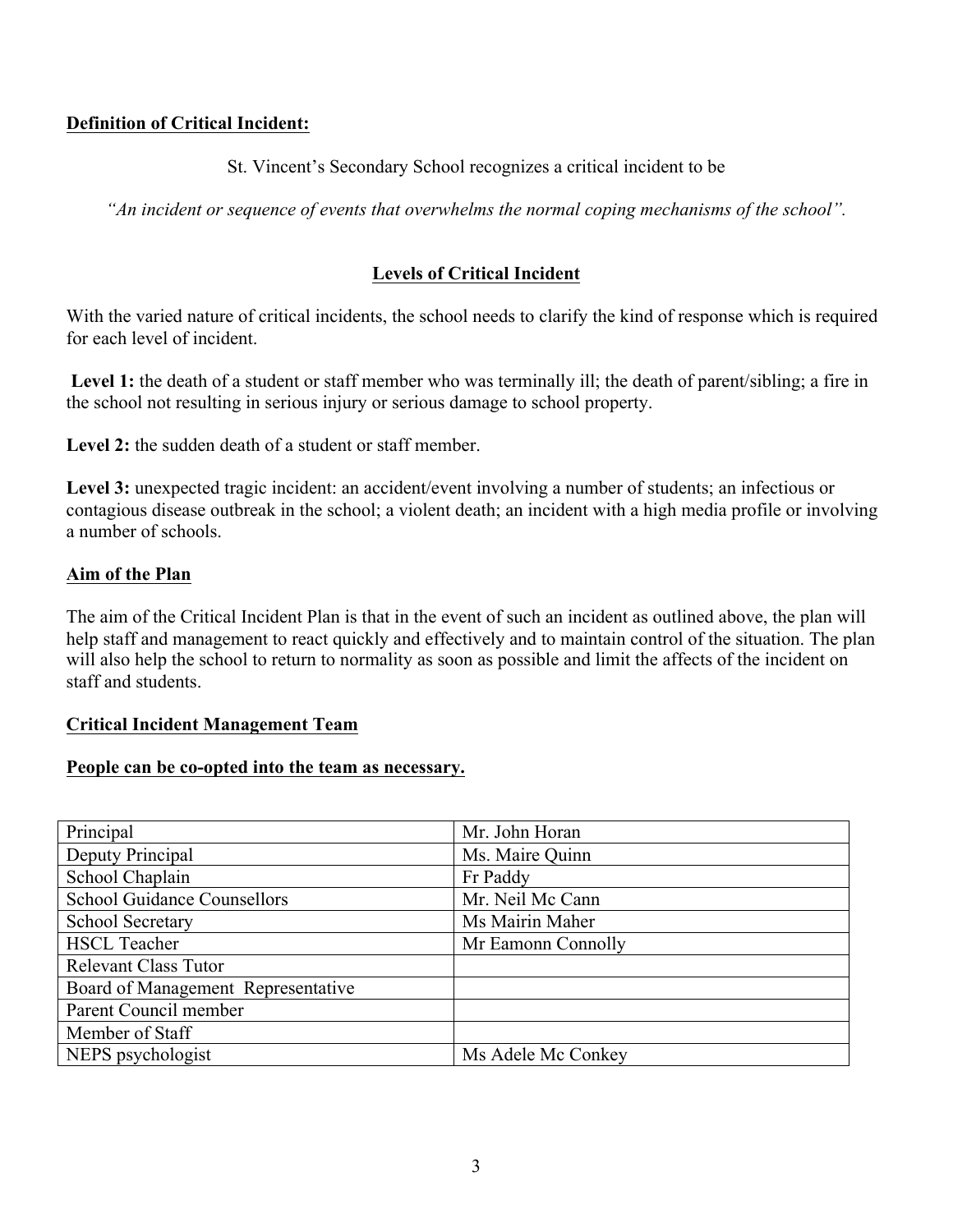The Critical Incident Management Team may co-opt other members of staff to assist them, should they deem it necessary. The Principal will act as Team Leader or in his absence the Deputy Principal.

# **Roles**

The team leader alerts team members to the crisis and convenes a meeting of the team. He co-ordinates/delegates tasks of the other team members. He liaises with The Board of Management, NEPS and the Department of Education and Science. In case of bereavement, he liaises along with the Chaplain and other members of staff with the bereaved family.

The key roles which may be delegated to other members of the team include:

- Team Leader
- Garda liaison
- Staff liaison.
- Student liaison
- Parent liaison
- Community liaison
- Media liaison
- Administrator

# **Team Leadership Role:**

#### **Intervention**

- Confirm the event.
- Activate the Critical Incident response team.
- Express sympathy to family.
- Clarify facts surrounding event.
- Make contact with other relevant agencies.
- Decide how news will be communicated to different groups (staff, pupils, outside school). Brief the private audience first.
- Consult with the Media Advisor Mr. Peter White. 01 2950680 Email peter@peterwhite.ie

#### Post intervention

- Ensure provision of ongoing support to staff and students.
- Facilitate any appropriate memorial events.
- Review Plan.

# **Record Keeping**

All team members will keep written records of phone calls, letters, meetings, interventions etc.

# **Confidentiality**

The school is conscious of its responsibility to protect the privacy and good name of people involved in any incident and will be sensitive to the consequences of any public statements.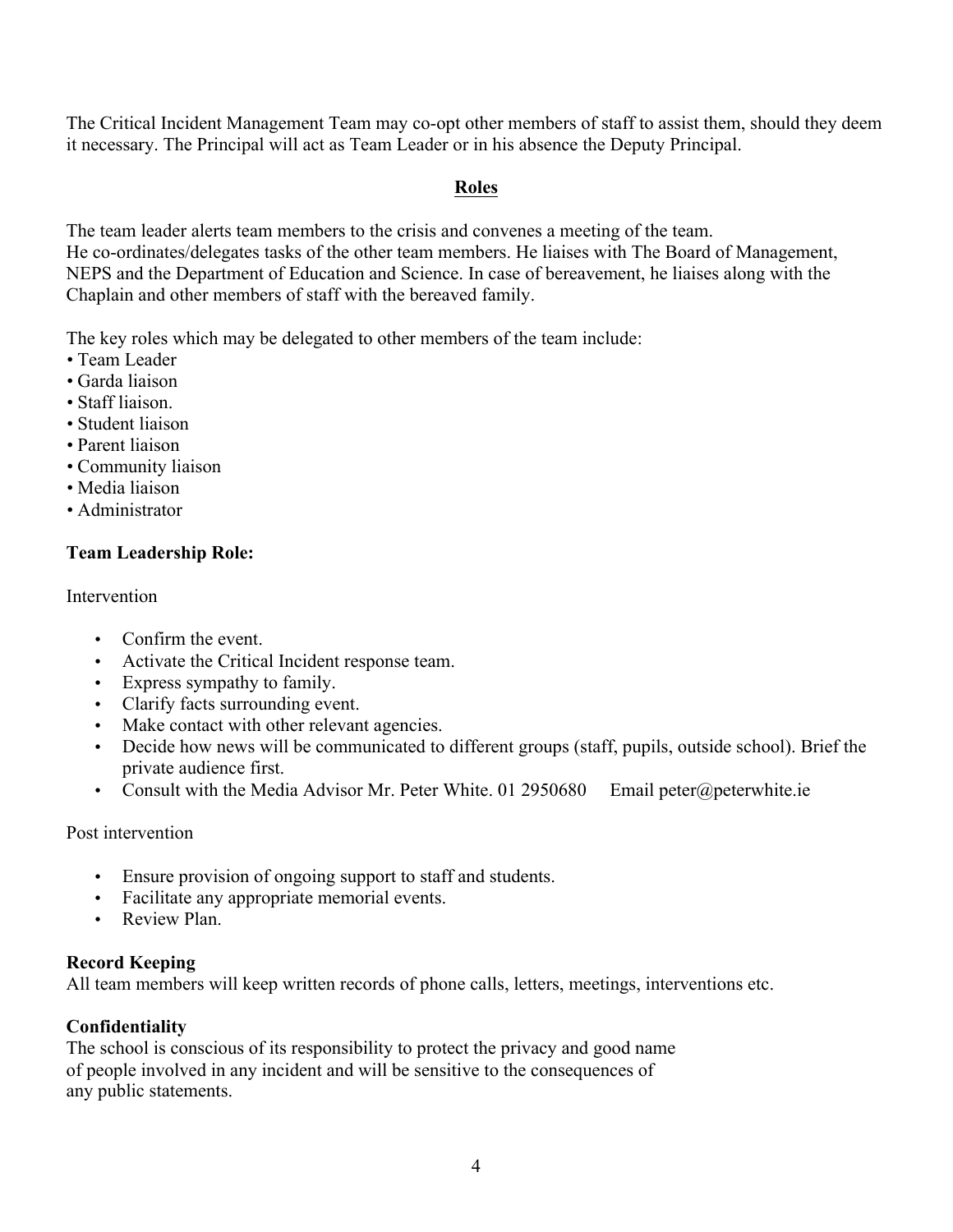#### **KEYROLES ASSIGNED BY TEAM LEADER**

| <b>Name of Team Member</b>                | <b>Task</b> |
|-------------------------------------------|-------------|
|                                           |             |
|                                           |             |
| <b>School Principal</b>                   |             |
|                                           |             |
| <b>Deputy Principal</b>                   |             |
|                                           |             |
| <b>School Secretary</b>                   |             |
|                                           |             |
|                                           |             |
| Chaplain                                  |             |
|                                           |             |
| <b>Guidance Counsellor 1</b>              |             |
|                                           |             |
| <b>HSCL Teacher</b>                       |             |
|                                           |             |
| <b>Media Advisor</b>                      |             |
|                                           |             |
|                                           |             |
| <b>Relevant Class Tutor</b>               |             |
|                                           |             |
| <b>Board of Management Representative</b> |             |
|                                           |             |
| <b>Parent Council member</b>              |             |
|                                           |             |
| <b>Staff member</b>                       |             |
|                                           |             |
|                                           |             |

See /www.education.ie/servlet/blobservlet/neps\_critical\_incidents\_resource\_material\_schools.pdf

#### **Action Plan**

• Consult the NEPS publications R*esponding to Critical Incidents: Guidelines for Schools* and the accompanying R*esource Materials for Schools.*

#### **Short Term Actions – Day 1**

1. Principal to gather accurate information - Who, what, when, where?

Make contact with family or families involved. Consult with the family regarding appropriate support from the school. Respect family's privacy. Appoint a member of staff to liaise with the family.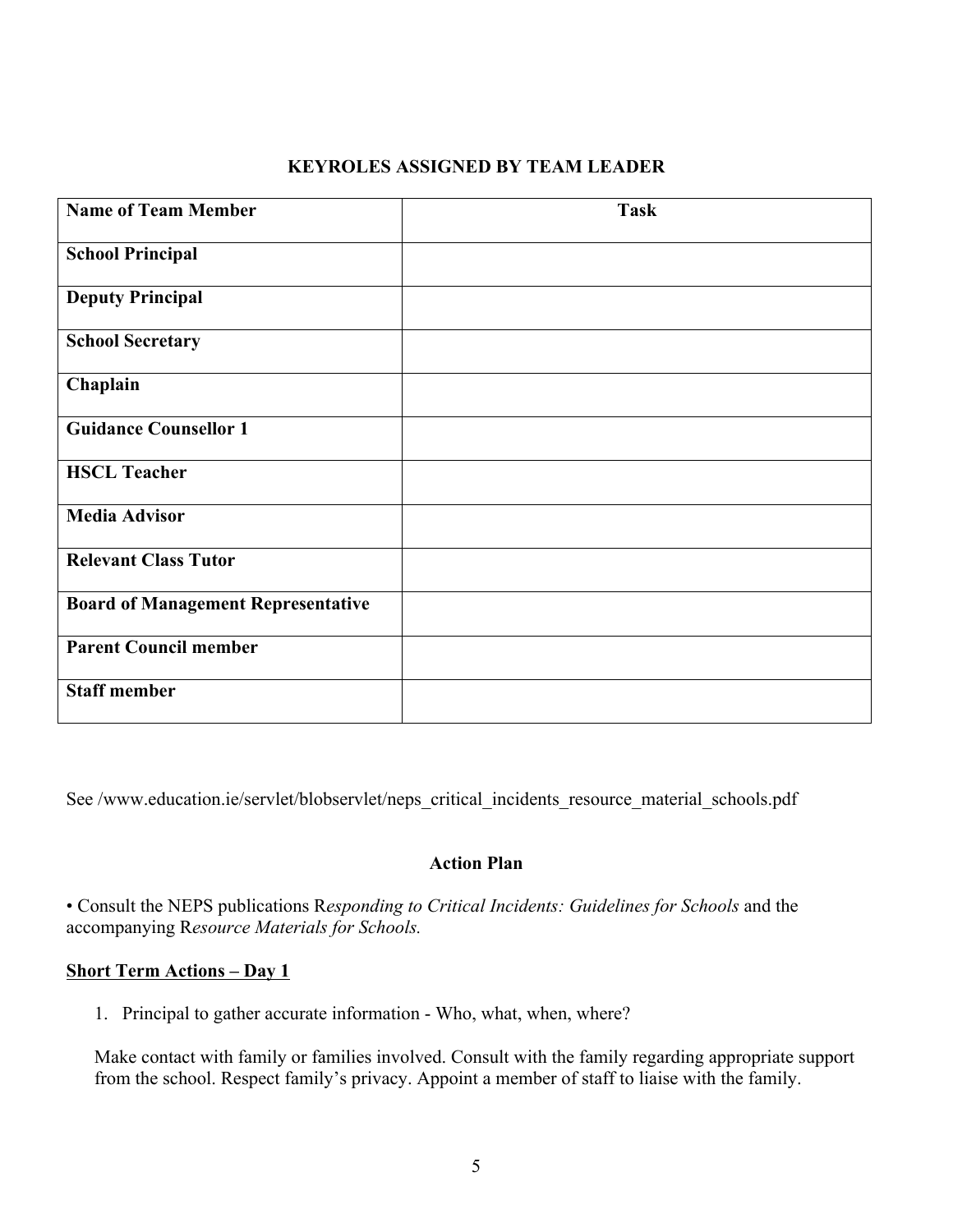Notify the Media Advisor.

Notify Chairperson of the Board of Management

Notify members of Critical Management Team.

Notify the Parents Council.

Notify members of staff.

Notify NEPS and other support agencies.

Notify the Edmund Rice Schools Trust.

Notify Principals of other schools if their students have a close connection with the incident or relationship with the victim. Seek the assistance of the other schools' Guidance Counsellors.

- 2. Principal to convene a Critical Incident Management Team meeting as soon as possible that evening or very early the next morning before commencement of normal school day, specify time and place.
- Agree on a Press Statement for students, parents and the media in consultation with the Media Advisor. Decide arrangements for support meetings for students, staff and parents. Establish procedures for contact with absent staff and pupils.
- Principal to convene a meeting of staff (teachers, SNAs, office, caretaking) an hour later, but again if possible at least an hour before the start of the normal school day. Input from NEPS.
- If incident occurs on a Friday evening, decision to be taken on whether or not to open the school on Saturday and Sunday when students can meet up and share their thoughts and feelings with one another and with staff members.
- Be conscious of the need to have additional supervisors and substitute teachers in place on a school day for staff involved in managing the critical incident...
- Discuss which rooms will be available to students and external agencies.
- Agree on which phone line is to be kept open for outgoing and incoming emergency calls.
- Agree schedule for the school day **(normal timetable as much as possible**).
- Inform **students of agreed facts – not speculation – in their own class groupings. Close friends (and students with learning difficulties with their SNA) may need to be told separately**. Teachers should give students the opportunity to talk about what has happened and temporarily shelve all academic activities if necessary. While NEPS personnel will be there to advise the staff, students need to be with people they know and trust.
- Identify and compile a list of vulnerable students and agree on referral procedures. A record should be kept of all students seen by school staff and agencies external to the school. One person should be appointed to collate the lists regularly.
- Decide whether a quiet room should be made available for students, which must be supervised at all times. Students sign out of their regular class and sign into the quiet room for a certain time. Inform parents as soon as possible by text and letter.
- Keep in regular contact or visit the bereaved family.
- Hold end of day staff briefing for updates, feedback and collegial support.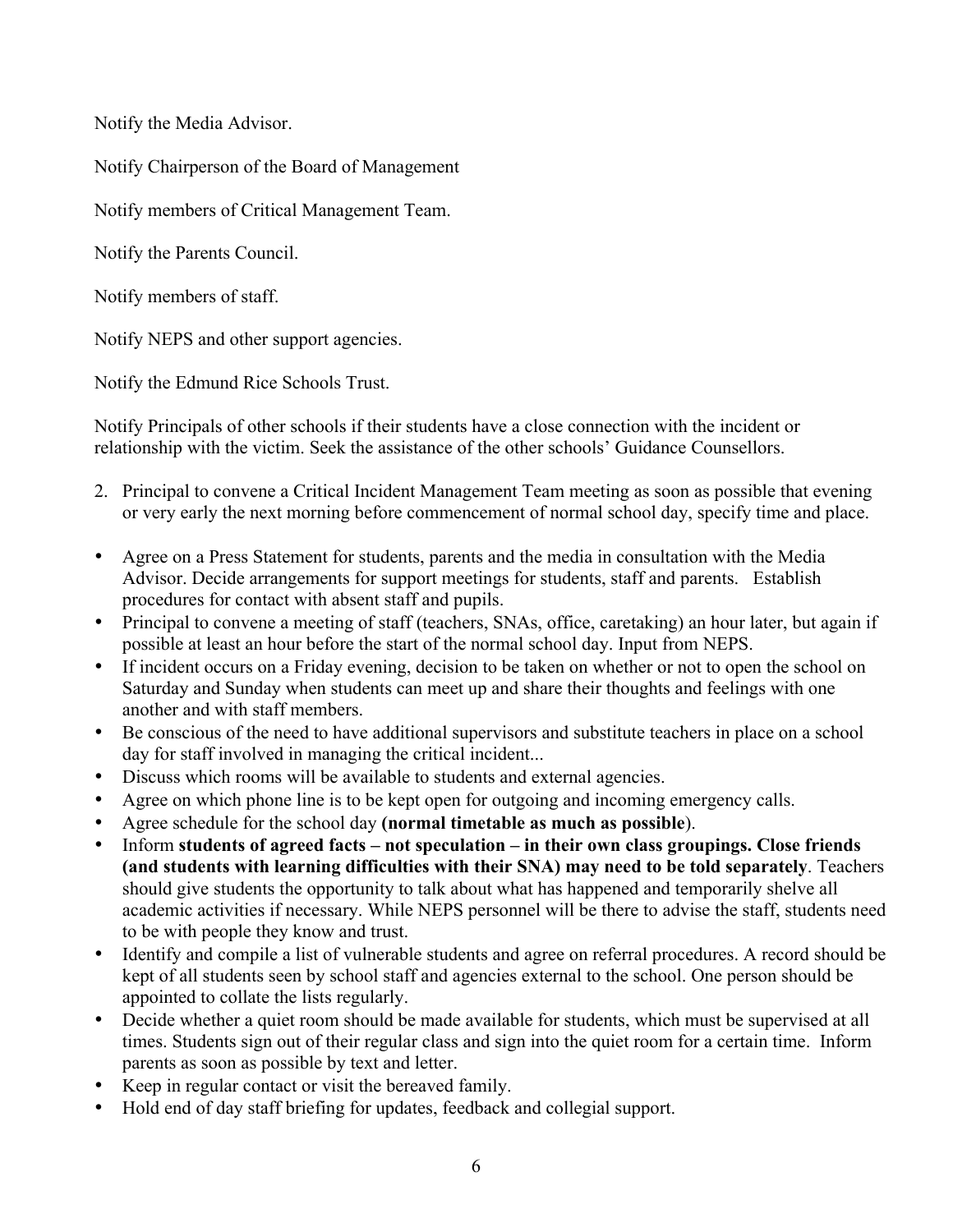• Review the Critical Incident Management Plan with Team and plan for the next day.

#### **Medium term actions - (Day 2)**

- Convene a Critical Incident Management Team meeting to review the events of day one. (8.00am)
- Meet external agencies.
- Meet whole staff.
- Arrange support for students, staff and parents.
- Visit the injured.
- Liaise with the bereaved family regarding funeral arrangements.
- Agree on attendance and participation at funeral service.
- Make decisions about school closure or school attendance at funeral consult with Board.
- In the case of suicide, it is recommended that the entire school does not close, but that representatives and friends attend the funeral.
- Discretion is also advised in relation to any memorials to victims, depending on the circumstances.

#### **Follow-up – 3 days and beyond**

Staff monitor students for signs of continuing distress and identify students who are particularly vulnerable or in distress.

- If, over a period of time, a student continues to display the following, he may need assistance and/or counselling. Constant communication with family is essential.
	- Uncharacteristic behaviour.
	- Deterioration in academic performance.
	- Physical symptoms e.g. weight loss/gain, lack of attention to appearance, tiredness, restlessness.
	- Inappropriate emotional reactions.
	- Increased absenteeism.

Liaise with agencies regarding referrals. Plan for return of bereaved student(s).

Decide on memorials and anniversaries – consult with Board of Management, staff, parents and students.

Review response to incident and amend plan.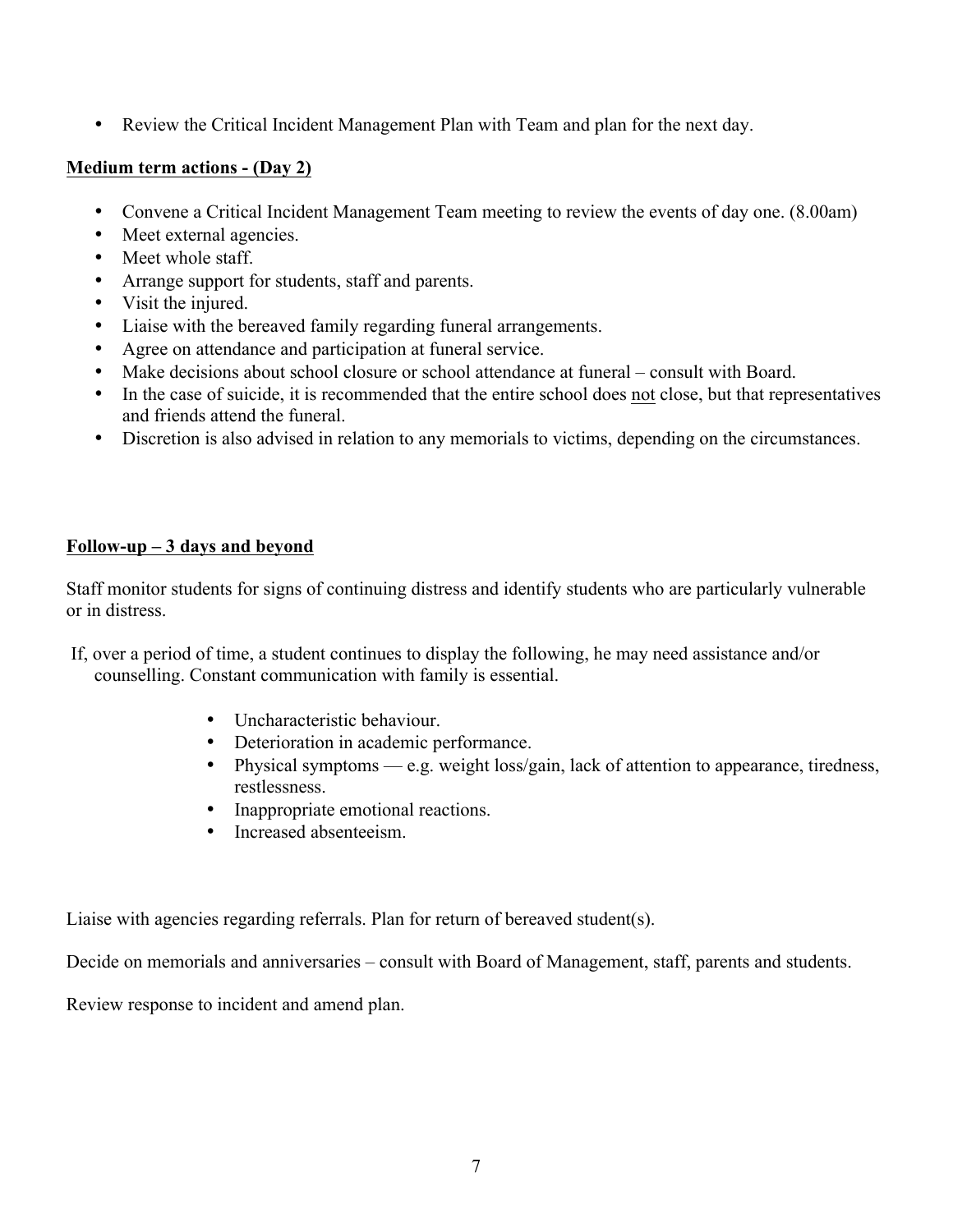# **Appendix 1**

# **EMERGENCY CONTACT NUMBERS**

| Emergency                                      | 999 or<br>112                  |
|------------------------------------------------|--------------------------------|
| Garda Peter Redmond, community Garda.          | 0861944559                     |
| Fire Brigade                                   | 999                            |
| Hospital                                       | Dependent on hospital involved |
| <b>ESB Emergency Line</b>                      | 1850 372999                    |
| Bord Gáis Emergency Line                       | 1850 205050                    |
| <b>Water Pollution Emergency</b>               | 1890 445335                    |
| $NEPS -$                                       | Regional HQ:                   |
|                                                | Dublin: 01-8892700             |
| HSE - Dept. of Public Health                   |                                |
|                                                |                                |
| <b>Edmund Rice Schools Trust</b>               | 01-2897511                     |
|                                                |                                |
| Chairperson of BoM Br Heffernan                | 0876217598                     |
| Department of Education and Science            | 090-6483600                    |
| <b>State Examinations Commission</b>           | 090-6442700                    |
| Parish Priest/                                 |                                |
| HSE/ Community Care Team                       |                                |
| Employee Assistance Service for staff and SNAs | 1800 411 057                   |
| Samaritans                                     | 1850 - 609090                  |
| National Suicide Bereavement Support           |                                |
| <b>Barnardos</b>                               | 01-450355                      |
| <b>Bereavement Counselling</b>                 | 01-8391766                     |
| School Principal John Horan                    | 0872309545                     |
| School Deputy Principal Maire Quinn            | 0877727743                     |
| Web text with school secretary Mairin Maher    |                                |
| Media Advisor                                  | To be acquired as needed       |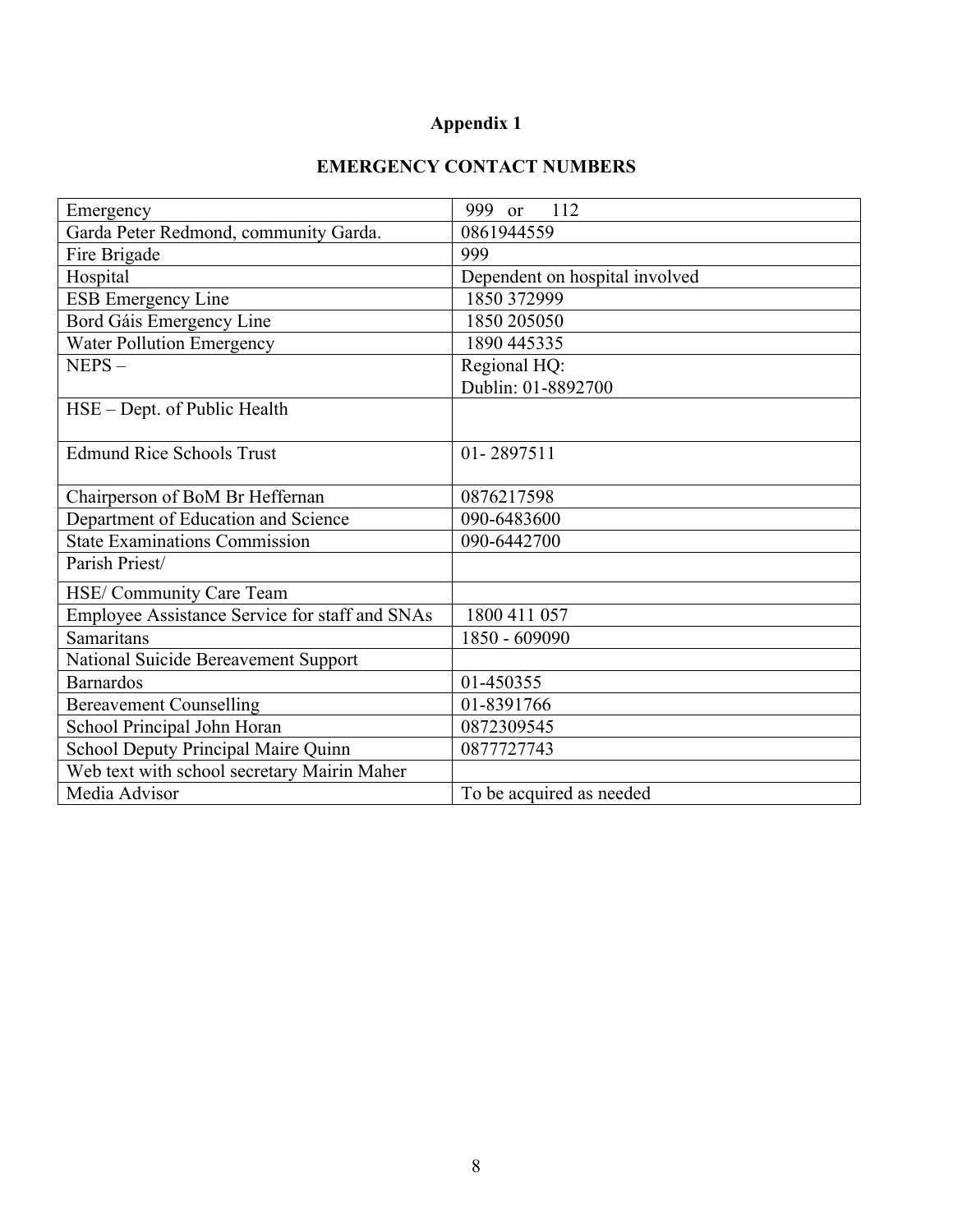#### **APPENDIX 2**

## **SAMPLE LETTER TO PARENTS/GUARDIANS**

**Date**

**Dear Parents/Guardians**

**The school community of St. Vincent's Secondary School, Glasnevin, has experienced (the sudden death/injury) to one of our students/staff. We are deeply saddened by this death/injury.**

**(***Brief details of the incident, and in the case of death, perhaps some positive remembrances of persons lost)*

**We have support structures in place to help your child cope with this tragedy.** *(Elaborate***)**

**It is possible that your son may have some feelings that he may like to discuss with you. You can help your son by taking time to listen to him and encouraging him to express his feelings. It is important to give truthful information that is appropriate to his age.**

**If you would like any advice or support you may contact our Guidance Counsellors at the school.**

**John Horan, Principal.**

**\_\_\_\_\_\_\_\_\_\_\_\_\_**